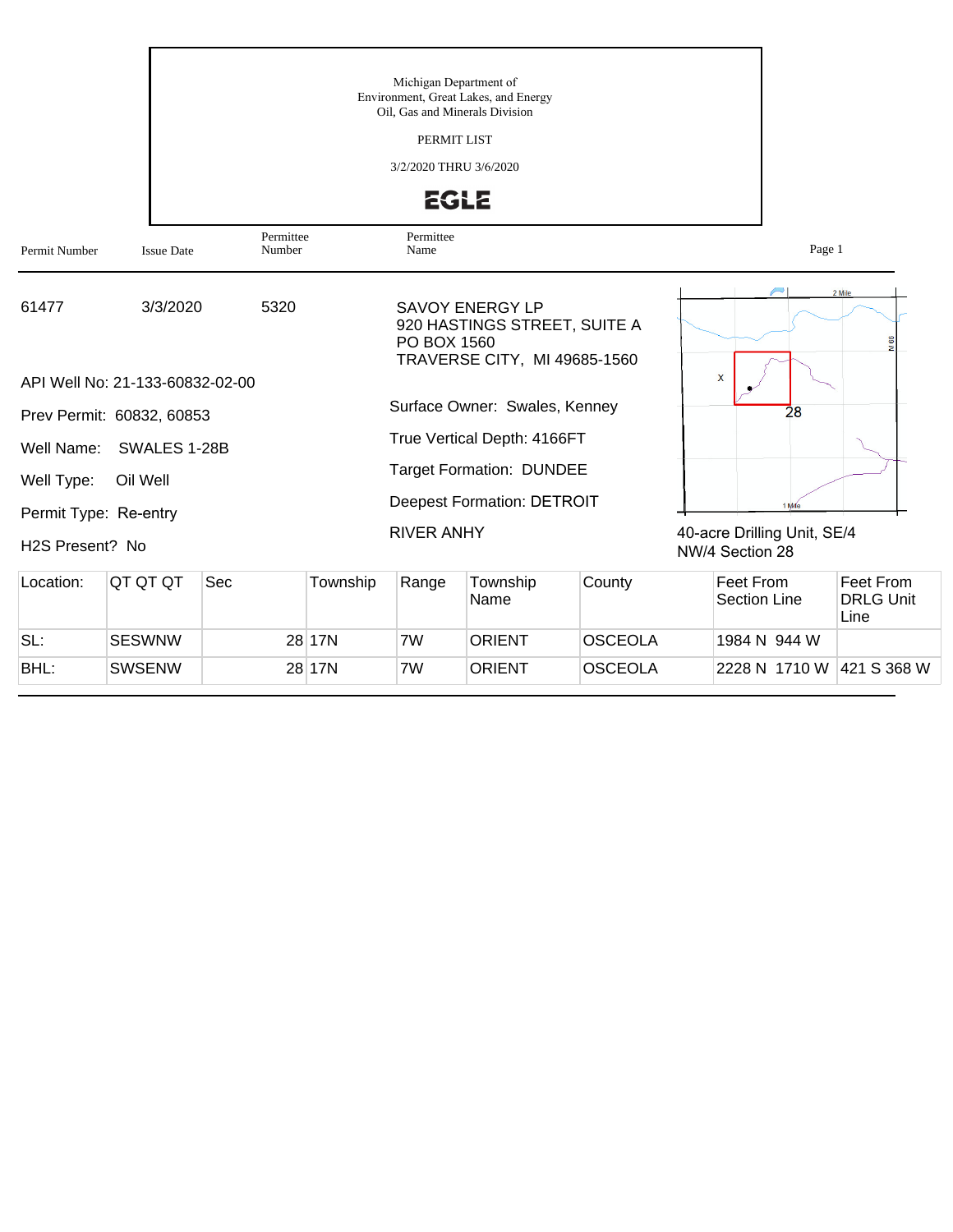Environment, Great Lakes, and Energy

Oil, Gas and Minerals Division

Updated Permits

3/2/2020 THRU 3/6/2020

### **EGLE**

Permit Number Permittee Number Permittee<br>Name Name Page 1

### **PLUGGING INSTRUCTIONS ISSUED:**

| 54035 | 4738 | COBRA OIL AND GAS            |
|-------|------|------------------------------|
|       |      | <b>CORPORATION</b>           |
|       |      | 2201 KELL BOULEVARD          |
|       |      | PO BOX 8206                  |
|       |      | WICHITA FALLS, TX 76307-8206 |
|       |      |                              |

API Well Number: 21-069-41118-03-00

Well Name: RENO 1-35

True Vertical Depth: 10909

Plug Inst. Issue Date: 2/28/2020

| Location | <b>JOT OT OT</b> | <b>Sec</b> Township | Range | Township Name | County       | Feet From Section<br>Line | <b>Feet From DRLG</b><br>Unit |
|----------|------------------|---------------------|-------|---------------|--------------|---------------------------|-------------------------------|
| ISL:     | <b>INESWSW</b>   | 26 <sub>22N</sub>   | 5Ε    | <b>RENO</b>   | <b>IOSCO</b> | 990 S 1080 W              |                               |
| BHL:     | <b>NESWNW</b>    | 35 22N              | 5Ε    | <b>RENO</b>   | <b>IOSCO</b> | 1410 N 1062 W             | 1410 N 1062 W                 |

 $\frac{1}{2} \left( \frac{1}{2} \right) \left( \frac{1}{2} \right) \left( \frac{1}{2} \right) \left( \frac{1}{2} \right) \left( \frac{1}{2} \right) \left( \frac{1}{2} \right)$ 

Comment: App to P&A expires on 2/28/21

<u>. . . . . . . . . . .</u>

<u>. . . . . . . . . . . . . .</u>

 $- - -$ 

13637 5951

PAN GAS STORAGE LLC DBA SOUTHWEST GAS

1300 MAIN STREET HOUSTON, TX 77002

API Well Number: 21-093-13637-00-00

Well Name: PARSONS, GUSSIE COMM 1

Plug Inst. Issue Date: 2/27/2020

| Location | <b>IOT OT OT</b> | <b>Sec</b> Township | Range | Township Name | County             | Feet From Section<br>Line | Feet From DRLG<br>Unit |
|----------|------------------|---------------------|-------|---------------|--------------------|---------------------------|------------------------|
| SL:      | <b>INESWNE</b>   | 2 I 2 N             | 4E    | <b>MARION</b> | <b>ILIVINGSTON</b> | 1934 N 1145 W             |                        |
| IBHL:    | <b>INESWNE</b>   | 2 I 2 N             | 4E    | <b>MARION</b> | <b>ILIVINGSTON</b> | 1934 N 1145 W             |                        |

Comment: App to P&A expires on 2/27/2021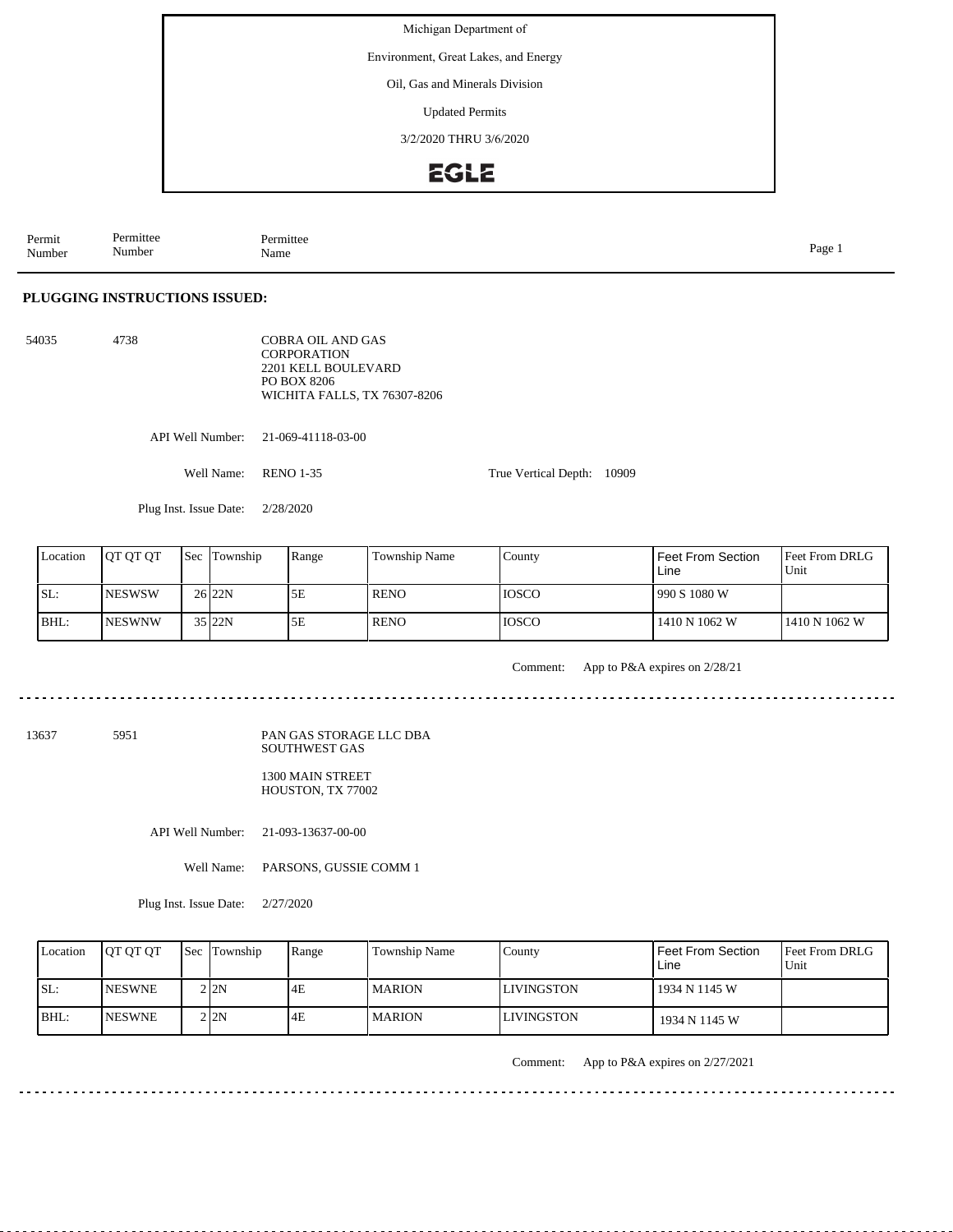Environment, Great Lakes, and Energy

Oil, Gas and Minerals Division

Updated Permits

3/2/2020 THRU 3/6/2020

# EGLE

| Permit<br>Number | Permittee<br>Number    | Permittee<br>Name                                                                 | Page 2 |
|------------------|------------------------|-----------------------------------------------------------------------------------|--------|
| 15073            | 5951                   | PAN GAS STORAGE LLC DBA<br>SOUTHWEST GAS<br>1300 MAIN STREET<br>HOUSTON, TX 77002 |        |
|                  | API Well Number:       | 21-093-15073-01-00                                                                |        |
|                  | Well Name:             | RICHARDS, P E COMM 1                                                              |        |
|                  | Plug Inst. Issue Date: | 2/27/2020                                                                         |        |

| Location | IOT OT OT     | Sec | Township | Range | Township Name | County             | Feet From Section<br>Line | <b>IFeet From DRLG</b><br>Unit |
|----------|---------------|-----|----------|-------|---------------|--------------------|---------------------------|--------------------------------|
| SL:      | <b>NWSESE</b> |     | 612N     | 5Ε    | <b>GENOA</b>  | <b>ILIVINGSTON</b> | 1174 S 1321 E             |                                |
| BHL:     | <b>NWSESE</b> |     | 6 2 N    | 5E    | <b>GENOA</b>  | <b>ILIVINGSTON</b> | 1174 S 1321 E             |                                |

Comment: App to P&A expires on 2/27/21

. . . . . . .  $\sim$   $\sim$   $\sim$   $\sim$  $\sim$   $\sim$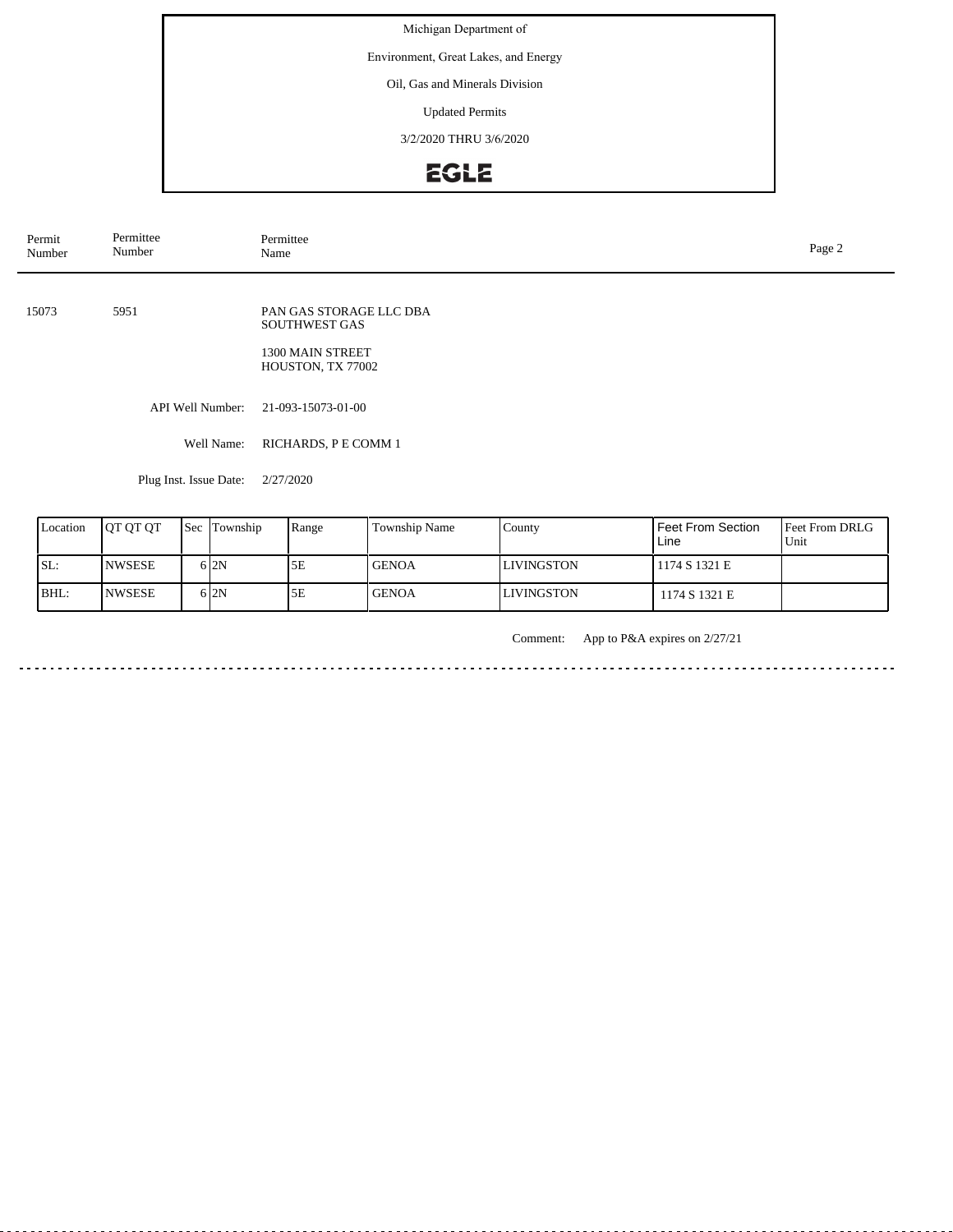Environment, Great Lakes, and Energy

Oil, Gas and Minerals Division

Updated Permits

3/2/2020 THRU 3/6/2020

# **EGLE**

Permit Number Permittee Number Permittee<br>Name Page 3<br>Name

### **RECORD OF WELL PLUGGING:**

60901 6312

ARBOR OPERATING LLC 333 West Grandview Parkway Suite 401 TRAVERSE CITY, MI 49684

API Well Number: 21-115-60840-01-00

Well Name: RHINESS 1-6HD1

Plugging Date: 9/26/2018

| Location | <b>OT OT OT</b> | Sec | Township | Range | Township Name | County         | Feet From Section<br>Line | <b>Feet From DRLG</b><br>Unit |
|----------|-----------------|-----|----------|-------|---------------|----------------|---------------------------|-------------------------------|
| SL:      | <b>NESWNE</b>   |     | 617S     | 6E    | l summerfield | <b>IMONROE</b> | 1505 N 1962 E             |                               |
| BHL:     | <b>NWNWNE</b>   |     | 617S     | 6E    | l summerfield | <b>IMONROE</b> | 531 N 2274 E              | 1531 N 963 E                  |

True Vertical Depth: 2085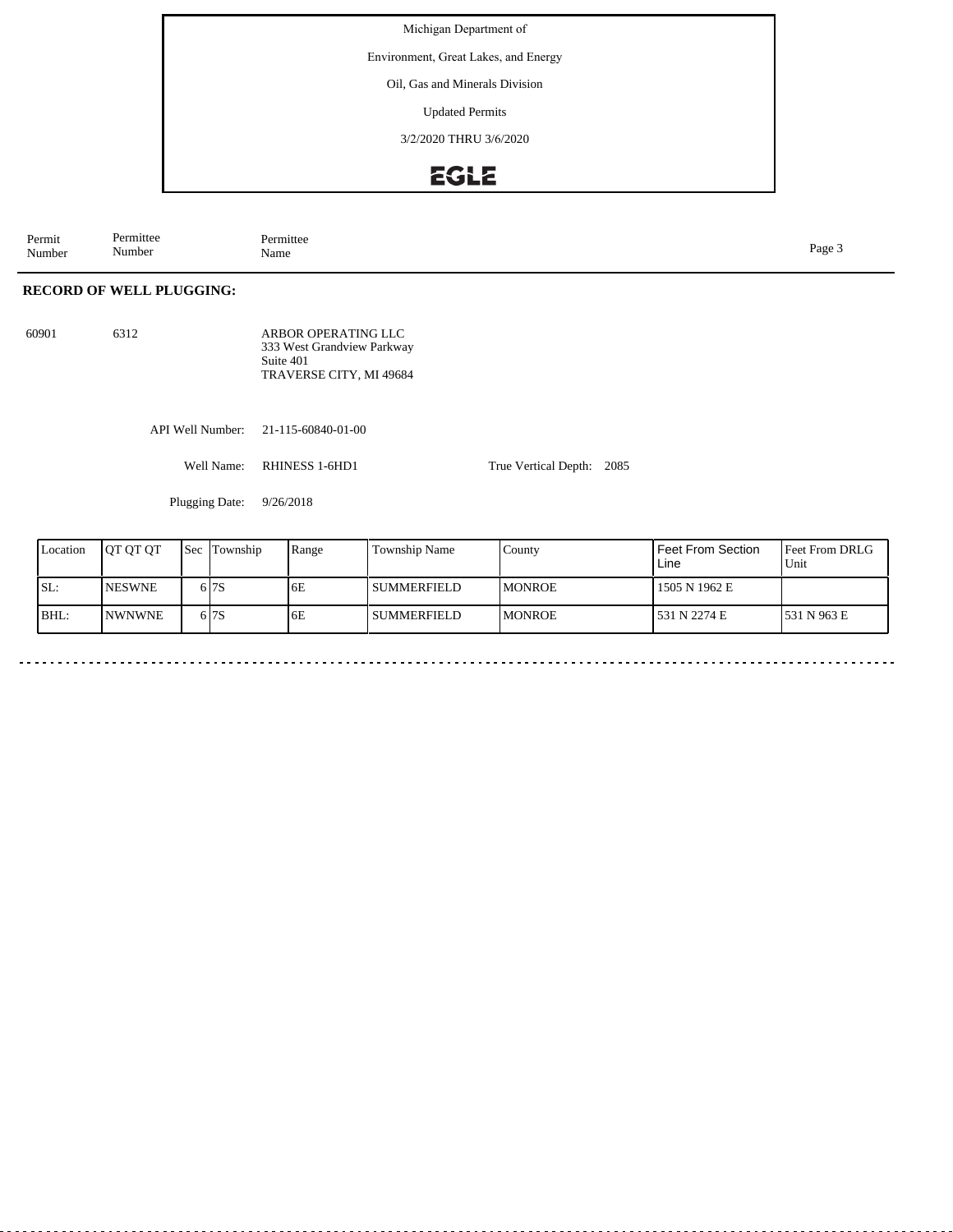Environment, Great Lakes, and Energy

Oil, Gas and Minerals Division

Updated Permits

3/2/2020 THRU 3/6/2020

### **EGLE**

| Permit<br>the contract of the contract of the<br>Number | 'ermittee<br>$\sim$ $\sim$<br>Number | $\mathbf{r}$<br>∽rmittee<br>Name | Page |
|---------------------------------------------------------|--------------------------------------|----------------------------------|------|
|                                                         |                                      |                                  |      |

### **RECORD OF CHANGE OF WELL STATUS:**

 $- - - - - -$ 

52261 171

API Well Number: 21-165-33377-02-00 Well Name: STATE WEXFORD & NEHEZ 1-5 OSOSKI EDWARD D DBA FEDERAL OIL COMPANY 704 E MICHIGAN MOUNT PLEASANT, MI 48858

HD2 True Vertical Depth: 6004

Change Date: 1/21/2019

| Location | <b>IOT OT OT</b> | <b>Sec</b> | Township | Range | Township Name  | County          | Feet From Section<br>Line | <b>Feet From DRLG</b><br>'Unit |
|----------|------------------|------------|----------|-------|----------------|-----------------|---------------------------|--------------------------------|
| ISL:     | <b>NENWSW</b>    |            | 5 24N    | 12W   | <b>WEXFORD</b> | <b>IWEXFORD</b> | 2102 S 819 W              |                                |
| BHL:     | <b>ISESWSW</b>   |            | 5 I24N   | 12W   | <b>WEXFORD</b> | <b>WEXFORD</b>  | 350 S 970 W               | 350 S 350 E                    |

 $- - - - -$ 

<u>. . . . . . . . . . . . . .</u>

Reworked to Continue Drilling - HDH

Proposed Rework: Reworked to Continue Drilling - HDH Comment: Drill HD2 F/ Open Hole KOP at 6,275' at base of current curve. Comment:

<u>. . . . . .</u>